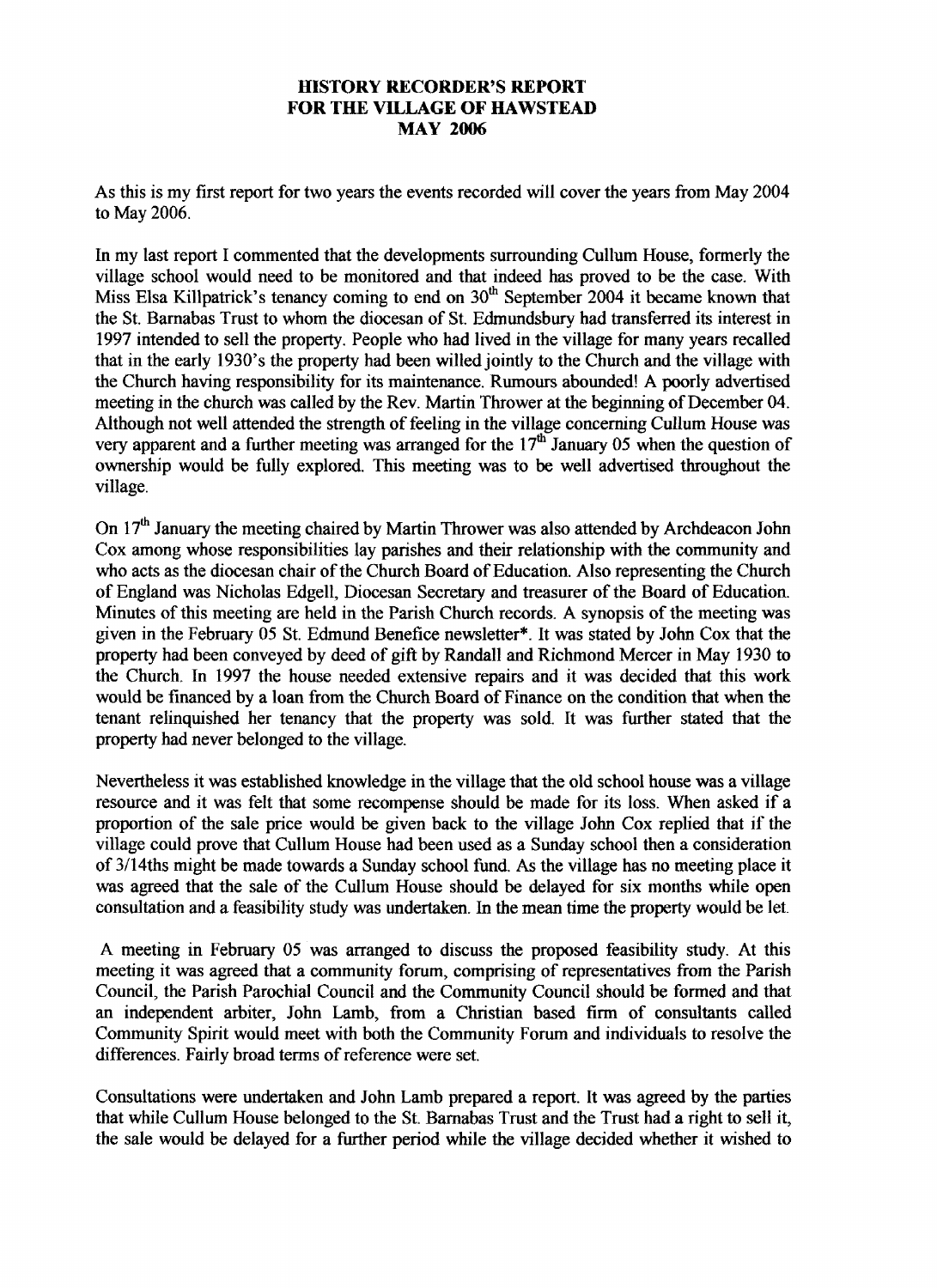purchase the property. In addition on the sale of the property the church would recompense the village for the loss of an amenity to the tune of £75,000. Should the village decide to build a new hall this money would be handed over when the total sum needed had been raised. The Church would also require some access to the new facility. At the time of writing Cullum House is tenanted and a final meeting between the Community Forum and the Church authorities has yet to take place

The project to build a new village hall despite two years of steady progress also suffered a set back with the leader of the group, Joan Cook, resigning in March 05. While the group itself was hard working and cohesive it became increasingly clear that tensions between the project group and the committee of the Community Council made the extensive and hard work necessary by the project leader to complete the project intolerable. Matters were further complicated by the possibility of Cullum House being used as an alternative to building a hall.

By March 06 the village was presented with three alternatives and through a postal vote under the auspices of the Parish Council to choose a meeting place/village hall from

- 1) The original hall proposed by the project
- 2) Cullum House adapted for public use
- 3) A 'revised smaller oak framed hall'

The details and costings for the three alternatives were set out in the March edition of the Hawstead Journal.\*

The village voted decisively in favour of the cheapest option the reproduction oak framed hall.

Elsewhere in the Parish a large new house has been erected on the site of Hammonds Farmhouse. The original  $16<sup>th</sup>$  century timber framed house having been removed to Clacton on Sea at the beginning of the  $20<sup>th</sup>$  century. While other applications to build new houses have been rejected by the St. Edmundsbury planning Dept. large two storey garages have been permitted. The Church Commissioners in 2005 sold 'The New Rectory' in Church Road for a sum believed to be in the region of £300,000. Extensive alterations have been undertaken and the existing garage incorporated into the body of the main house. Established mixed hedges have been grubbed out and replaced on the frontage by beech and on the boundary with the Metcalfe Almshouses' field with mixed hedging plants.

In 1504 Joan Cowper gave an acre of land to the Church, the rent of which was to maintain the 'lamp before the Rood'. The land donated became known as 'Lamp Land' and this little field, running down to the Whepstead Road, lies behind the property of Sylvia and Simon Miller who have taken over the tenancy of the field from Angela and Terry Rushen. Until last autumn it was cropped but Simon is a beekeeper and is beginning the long process of turning the field back into a wild flower meadow. This spring his green house has been filled with the seedlings of wild flowers. The long, cold spring has held the blooming of the spring flowers back but has not diminished their quantity and as I write the hedgerows and pastures are filled with cowslips and on a verge on the Bury Road the Suffolk emblem the rare Oxslip nods its pale petals in the May sunshine.

Although not resident in the parish the Rev. Martin Thrower was installed as the Rector of Hawstead, in the Benefice of St. Edmundsbury Way in July 04 just a year after being inducted as the priest of the Benefice.

A vacancy in the Metcalfe alms houses was filled by Mr Victor King who took up residency in No. 1 during August 2005.